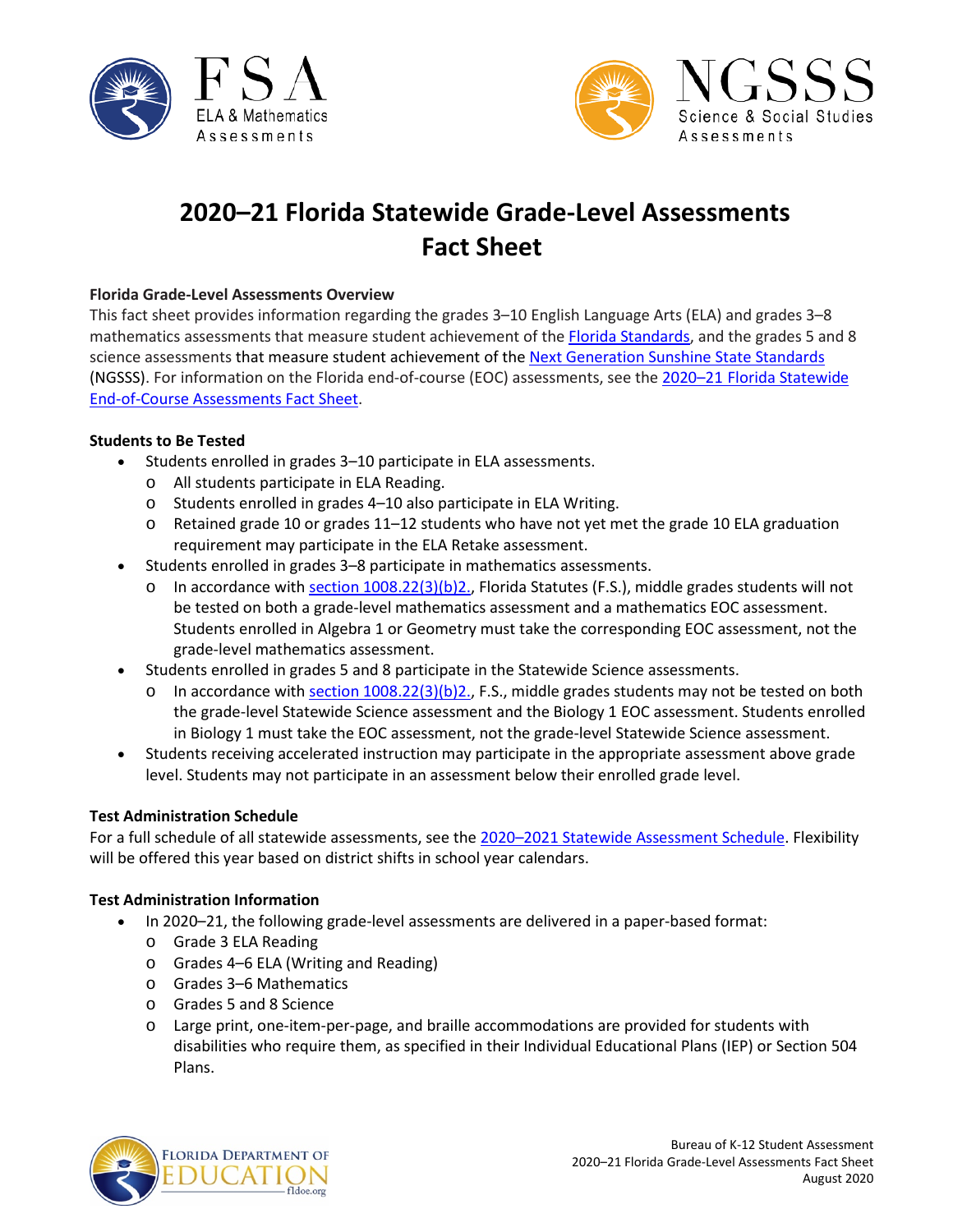- In 2020–21, the following grade-level assessments are delivered in a computer-based format:
	- o Grades 7–10 ELA (Writing and Reading), including Retake
	- o Grades 7–8 Mathematics
	- o Computer-based tests (CBT) are delivered via a CBT platform called the Test Delivery System.

2

- o Paper-based versions (regular print, large print, braille, and one-item-per-page) of CBT assessments are provided for students with disabilities who cannot access assessments on the computer as specified in their IEPs or Section 504 Plans.
- o CBT accommodations (e.g., text-to-speech) are available for students whose IEPs indicate these accommodations.

# • **ELA Writing**

- o The Writing component of the ELA assessment consists of one text-based constructed-response item (students read a variety of texts and respond to a prompt).
	- Grades 4–6 students take ELA Writing on paper and hav[e three lined pages](https://fsassessments.org/core/fileparse.php/3031/urlt/FSA-Writing-Response-Pages-Template-1.pdf) on which to write their responses.
	- Grades 7–10/Retake students take ELA Writing on computer and type their responses in a text box.
- o Grades 4–10 ELA Writing tests are administered in one 120-minute session.
- o The ELA Writing Retake is one 120-minute session, but students may use up to half the length of a typical school day to complete the test.
- o All students, whether testing on paper or computer, are provided with [a Writing Planning Sheet](https://fsassessments.org/core/fileparse.php/3031/urlt/ELA-Writing-Planning-Sheet_FW20.pdf) to plan their writing.

# • **ELA Reading**

- o ELA Reading assessments contain 56–66 items.
- o ELA Reading sessions are administered over two days. Test session lengths are as follows:<br>  $\blacksquare$  Grades  $3-5$ : Two 80-minute sessions
	- Grades 3–5: Two 80-minute sessions
	- Grades 6–8: Two 85-minute sessions
	- Grades 9-10: Two 90-minute sessions
	- The ELA Reading Retake is administered in two 90-minute sessions, but students may use up to half the length of a typical school day to complete each session.
- o Students are provided [CBT Worksheets](https://fsassessments.org/core/fileparse.php/3031/urlt/CBT-Worksheet_FW20.pdf) for each computer-based ELA Reading session.
- o For grades 7–10/Retake ELA Reading tests, students will respond to some items associated with audio or multimedia passages. Students must have headphones or earbuds to access the passages. For information about the types of accommodations available for ELA Reading audio passages for eligible students with an IEP or Section 504 Plan, see the [Accommodations Guide.](https://fsassessments.org/resources/accommodations/#1957)

# • **Mathematics**

- o Mathematics assessments contain 56–66 items.
- o Mathematics sessions are administered over two days. Test session lengths are as follows:
	- Grades 3–5: Two 80-minute sessions
	- Grades 6–8: Three 60-minute sessions\*
	- \* Schools are required to administer Session 1 on day one and Sessions 2 and 3 on day two.
- o Students are provided [CBT Work Folders](https://fsassessments.org/core/fileparse.php/3031/urlt/CBT-Work-Folder_FW20.pdf) for each computer-based Mathematics session.
- o A scientific calculator is provided as part of the CBT platform for **Sessions 2 and 3 only** of grades 7 and 8 Mathematics. The calculator is available for practice on the [Florida Statewide Assessments](http://www.fsassessments.org/) [Portal.](http://www.fsassessments.org/) Reference sheets are provided for some Mathematics assessments. Please see the *[Calculator](http://www.fldoe.org/core/fileparse.php/5663/urlt/FSACalcRefSheetPolicy.pdf)  [and Reference Sheet Policies for Florida Statewide](http://www.fldoe.org/core/fileparse.php/5663/urlt/FSACalcRefSheetPolicy.pdf) Assessments* for more information. **Calculators are not permitted for grades 3–6 Mathematics.**

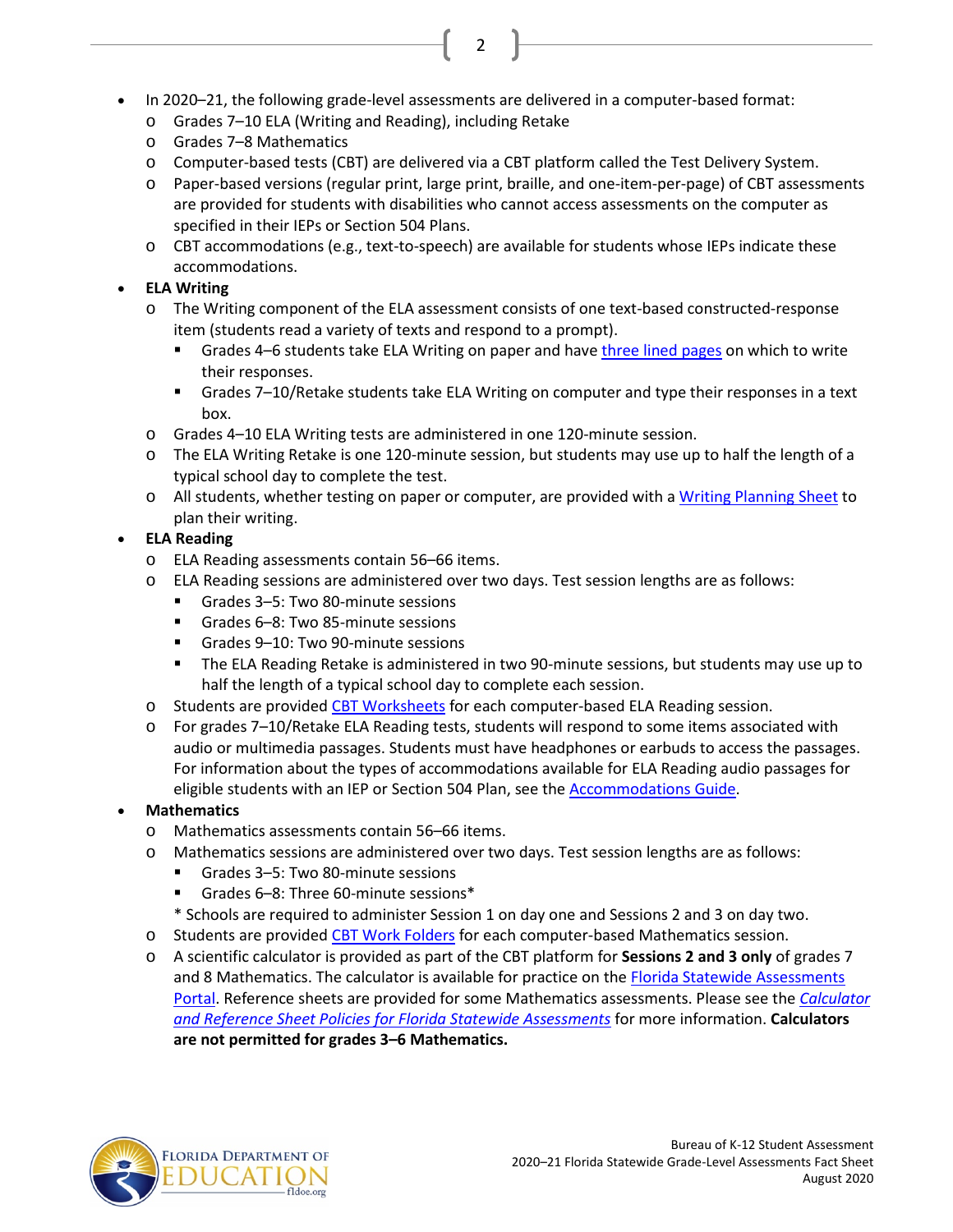# 3

# • **Science**

- o Science assessments contain 60–66 items.
- o Science assessments are administered in two 80-minute sessions.
	- Grade 5 Science is administered over two days.
	- Grade 8 Science is administered in one day.
- o Students taking the grade 8 Science assessment will receive a hand-held, four-function calculator and a Periodic Table of the Elements for use during the assessment. Please see the *[Calculator and](http://www.fldoe.org/core/fileparse.php/5663/urlt/FSACalcRefSheetPolicy.pdf)  [Reference Sheet Policies for Florida Statewide Assessments](http://www.fldoe.org/core/fileparse.php/5663/urlt/FSACalcRefSheetPolicy.pdf)* for more information.
- The **Test Design Summary** for each subject area provides a map or blueprint for how each assessment is designed. The summaries show the possible item types, standards assessed within each reporting category, and the representation of each category, in percentages, on the test.
	- o ELA (Reading and Writing): FSA ELA Test [Design Summary and Blueprint](https://fsassessments.org/core/fileparse.php/3031/urlt/ELA-Test-Design-Summary-Updated-October-2018_APPROVED_508.pdf)
	- o Mathematics: [FSA Mathematics Test Design Summary and Blueprint](https://fsassessments.org/core/fileparse.php/3031/urlt/Test-Design-Summary-Mathematics-January-2020_508.pdf)
	- o Science[: NGSSS Test Design Summary](http://www.fldoe.org/core/fileparse.php/5662/urlt/NGSSS_TestDesignSummary_Final.pdf)

# **Practice Tests**

- Practice test materials allow teachers, parents/guardians, and students to become familiar with the various item types that will be encountered on the assessments, as well as the system, functionality and tools on computer-based tests.
- Computer-based and paper-based **practice tests** for each assessment, paper-based **test item practice** handouts, and guided tutorials for responding to items on grades 3–6 paper-based tests are available on the Portal [Practice Test Page.](https://fsassessments.org/students-and-families/practice-tests/index.stml)
- Districts will order paper-based large print, one-item-per-page, and braille practice materials for students participating with these accommodations.
- Students taking a computer-based test participate in a practice test session at their schools prior to testing.
- Schools are strongly encouraged to provide practice opportunities for students who will take paperbased tests by using one of the resources provided on th[e portal.](https://fsassessments.org/)

### **Achievement Levels and Scale Scores**

Student performance on Florida's statewide assessments is categorized into five achievement levels. Table 1 provides information regarding student performance at each achievement level; this information is provided on student reports so that students, parents, and educators may interpret student results in a meaningful way.

#### **Level 1 Level 2 Level 3 Level 4 Level 5** Inadequate: Highly likely to need substantial support for the next grade Below Satisfactory: Likely to need substantial support for the next grade Satisfactory: May need additional support for the next grade Proficient: Likely to excel in the next grade Mastery: Highly likely to excel in the next grade

**Table 1. Achievement Levels** 

Achievement Level Descriptions further specify what students should know and be able to do in each grade level and subject as indicated in the applicable standards and can be found at the links below:

- [FSA Achievement Level Descriptions](http://www.fldoe.org/core/fileparse.php/5663/urlt/2015FSARangeSummary.pdf) (ELA and Mathematics)
- [Grade 5 NGSSS Science Achievement Level Descriptions](http://www.fldoe.org/core/fileparse.php/5663/urlt/sciencegrade5-Nov2018.pdf)
- [Grade 8 NGSSS Science Achievement Level Descriptions](http://www.fldoe.org/core/fileparse.php/5663/urlt/sciencegrade8-Nov2018.pdf)

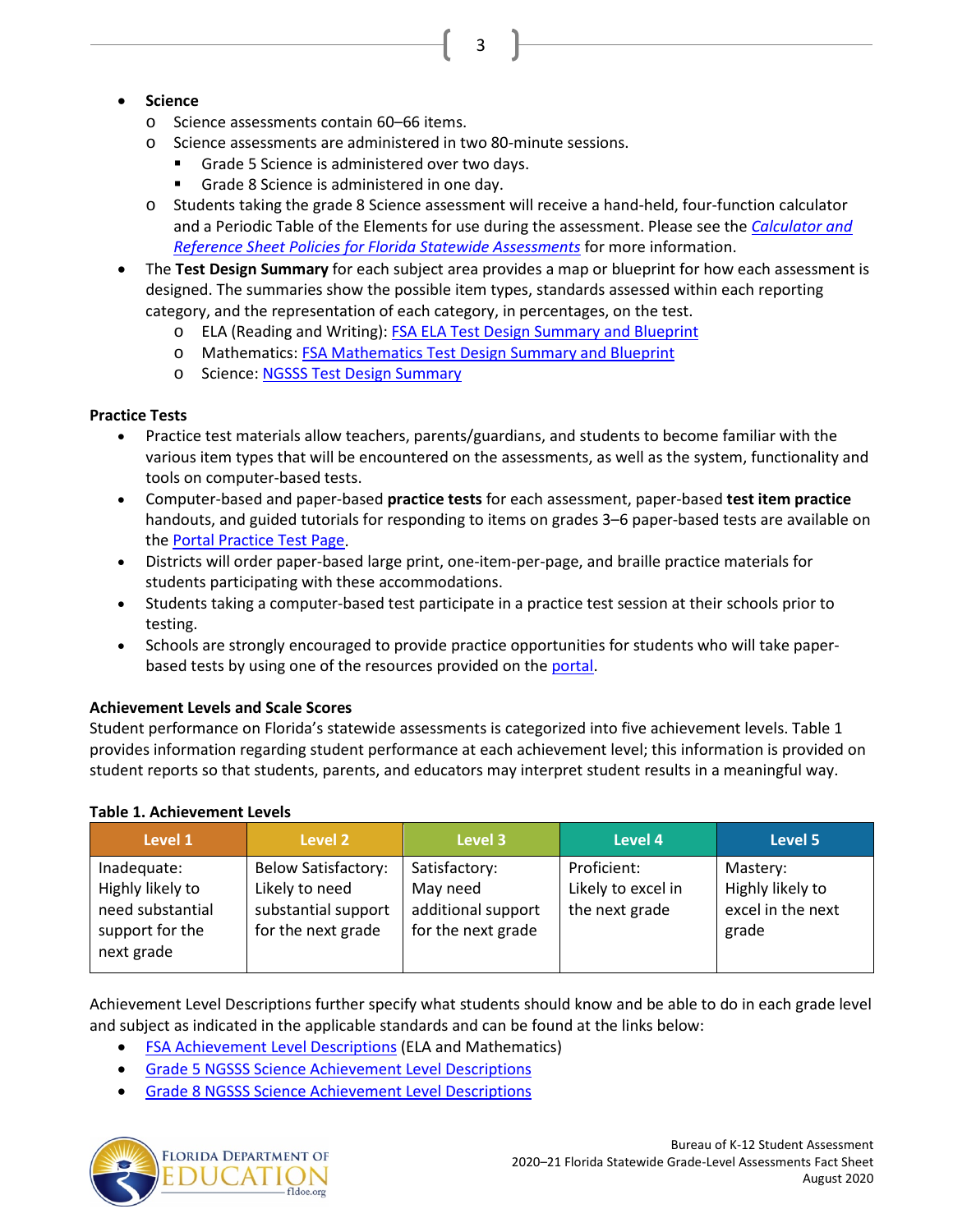Achievement level scale score ranges for Florida's statewide assessments are adopted by the State Board of Education as represented by [State Board of Education Rule 6A-1.09422,](https://www.flrules.org/gateway/ruleNo.asp?id=6A-1.094222) Florida Administrative Code. The lowest score in Level 3 is the passing score for each grade level and subject. The table below shows the score ranges for each achievement level on the applicable score scale. For grades 4–10 ELA, a combined score is reported that includes student performance on both the Writing and Reading components.

4

| <b>Assessment</b>                                                                               |          | Level 1     | Level <sub>2</sub> | Level 3     | Level 4     | Level 5     |
|-------------------------------------------------------------------------------------------------|----------|-------------|--------------------|-------------|-------------|-------------|
| <b>FSA English Language Arts</b><br><b>Scale Scores (240-412)</b><br>for Each Achievement Level | Grade 3  | 240-284     | 285-299            | 300-314     | 315-329     | 330-360     |
|                                                                                                 | Grade 4  | $251 - 296$ | 297-310            | $311 - 324$ | 325-339     | 340-372     |
|                                                                                                 | Grade 5  | 257-303     | 304-320            | $321 - 335$ | 336-351     | 352-385     |
|                                                                                                 | Grade 6  | 259-308     | 309-325            | 326-338     | 339 - 355   | 356-391     |
|                                                                                                 | Grade 7  | 267-317     | 318-332            | 333 - 345   | 346-359     | 360-397     |
|                                                                                                 | Grade 8  | 274-321     | 322-336            | 337-351     | $352 - 365$ | 366-403     |
|                                                                                                 | Grade 9  | 276-327     | 328-342            | 343-354     | 355-369     | 370-407     |
|                                                                                                 | Grade 10 | 284-333     | 334-349            | 350-361     | 362-377     | 378-412     |
| <b>FSA Mathematics</b><br><b>Scale Scores (240-393)</b><br>for Each Achievement Level           | Grade 3  | 240-284     | 285-296            | 297-310     | 311-326     | 327-360     |
|                                                                                                 | Grade 4  | $251 - 298$ | 299-309            | 310-324     | 325-339     | 340-376     |
|                                                                                                 | Grade 5  | 256-305     | 306-319            | 320 - 333   | 334-349     | 350 - 388   |
|                                                                                                 | Grade 6  | 260-309     | 310-324            | 325 - 338   | 339 - 355   | 356-390     |
|                                                                                                 | Grade 7  | 269-315     | 316-329            | 330-345     | 346-359     | 360-391     |
|                                                                                                 | Grade 8  | $273 - 321$ | 322-336            | 337-352     | 353-364     | 365-393     |
| <b>NGSSS Science</b><br><b>Scale Scores (140-260)</b><br>for Each Achievement Level             | Grade 5  | 140-184     | 185-199            | $200 - 214$ | $215 - 224$ | $225 - 260$ |
|                                                                                                 | Grade 8  | 140-184     | 185-202            | $203 - 214$ | $215 - 224$ | 225-260     |

**Table 2. Grade-Level Assessment Scale Scores for Each Achievement Level**

#### **Additional Information**

- Students in grade 3 must achieve a Level 2 or higher on the grade 3 ELA Reading assessment for promotion purposes. For more information on this requirement, as well as good cause exemption information for students who score in Level 1, please see the [Third Grade Guidance](http://www.fldoe.org/academics/standards/just-read-fl/third-grade-guidance.stml) page on the Florida Department of Education (FDOE) website.
- [Reading Scholarships](https://www.stepupforstudents.org/for-parents/reading-scholarship/how-the-scholarship-works/) are available for eligible grades 3-5 students enrolled in a public school who scored below a Level 3 on the grade 3 or grade 4 statewide, standardized ELA assessment in the prior school year.
- Students with an IEP or Section 504 Plan, as well as English Language Learners (ELLs), may be eligible for allowable accommodations on statewide assessments. For more information about accommodations, please see the [Accommodations Guide.](https://fsassessments.org/resources/user-guides-and-manuals/#1526)
- Students who entered grade 9 in 2013–14 and beyond must pass the Grade 10 FSA ELA assessment for graduation purposes. For more information, including concordant score and alternate passing score information, please see *[Graduation Requirements for Statewide Assessments](http://www.fldoe.org/core/fileparse.php/7764/urlt/GradRequireFSA.pdf)*.